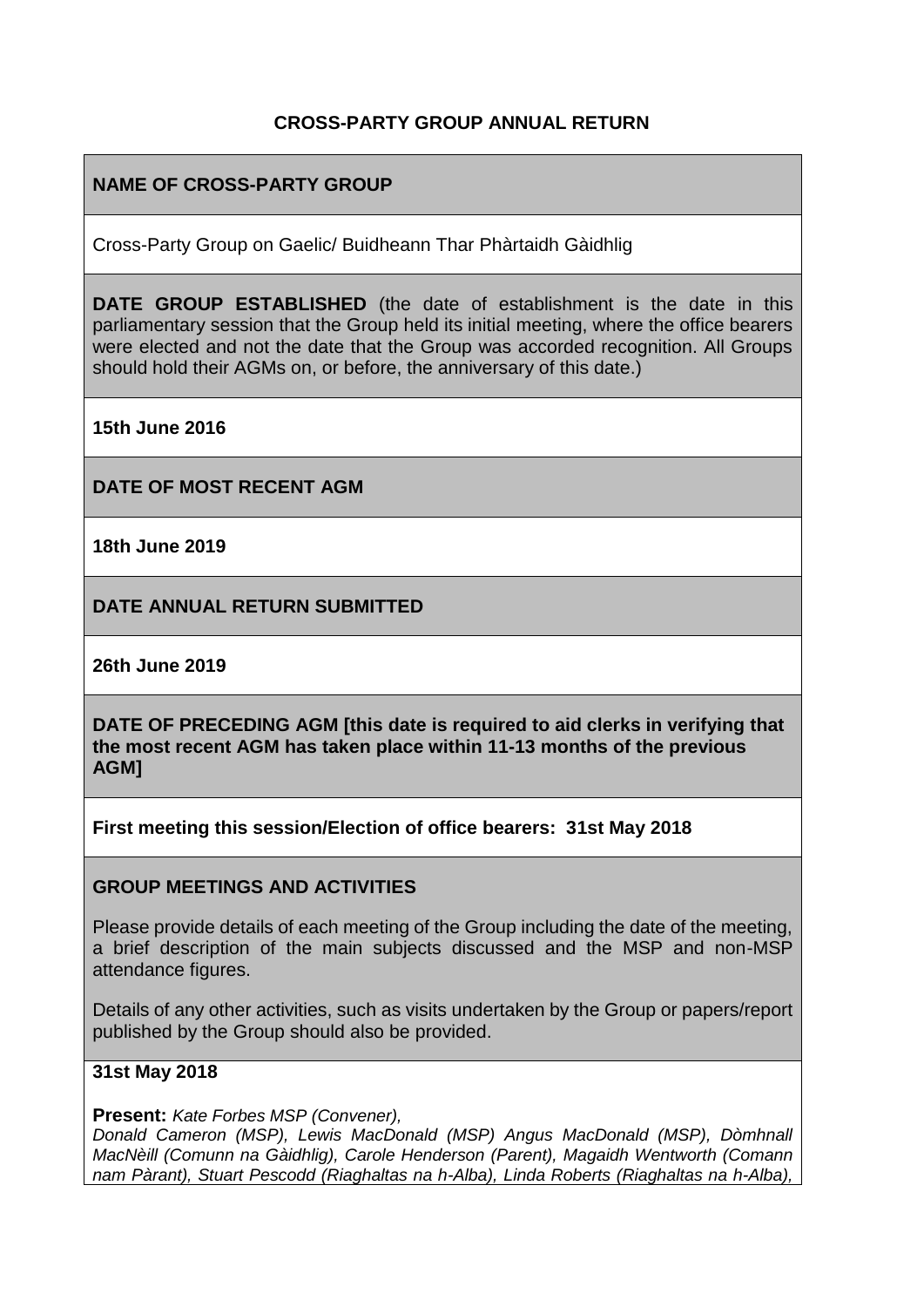*Mona Wilson (Bòrd na Gàidhlig), Siobhan Mathers (Parent, Taobh na Pàirce), Rob Dunbar (University of Edinburgh), Alasdair MacCaluim (Pàrlamaid na h-Alba), Wilson MacLeòid (University of Edinburgh), Douglas Morrison (Comhairle nam Pàrant, Sgoil Ghàidhlig Ghlaschu), Matthew MacIver (UHI), Dòmhnall MacGhillemhoire (Stòrlann), Boyd Robertson (Sabhal Mòr Ostaig), Arthur Cormack (Pàrant / Fèisean nan Gaidheal), Antonella Sorace (University of Edinburgh / Bilingualism Matters), Maeve Mackinnon (Foghlam Alba), Dòmhnall Caimbeul (MG ALBA), Catriona MacPhee (Parent), Iain Moireasdan (Bòrd na Gàidhlig), Cathy Johnson (ICC Ìle), Helen Mackinnon (Comann nam Pàrant Nàiseanta), Murchadh MacSuain (MG ALBA), Jennifer McHarrie (SQA), Murchadh Moireasdan (Bòrd na Gàidhlig), Shona MacLennan (Bòrd na Gàidhlig), Johan Nic a' Ghobhain (Bòrd na Gàidhlig – Simultaneous Translation)*

**Business**: Election of office bearers; Presentation: Shona MacLennan CEO Bòrd na Gàidhlig - National Gaelic Language Plan 2018 – 2023; Panel Debate: Gaelic Medium Education – Benefits and Opportunities.

### **28th November 2018**

#### **Present**: *Donald Cameron MSP (Convenor),*

*Angus MacDonald (MSP), John Finnie (MSP), Rhoda Grant (MSP), Alasdair Allan (MSP), Daniel McCroskrie (Office of Donald Cameron MSP), Dòmhnall MacNèill (Comunn na Gàidhlig), Dòmhnall MacGhillemhoire (Stòrlann), Matthew MacIver (UHI), Ailean Caimbeul (An Comunn Gàidhealach), John Morrison (An Comunn Gàidhealach), Carole Henderson (Parent), Marcus Mac an Tuairner (Bothan Dhùn Èìdeann/Leabharlann Bàrdachd na h-Alba), Iain MacAulay (Comunn na Gàidhlig), Diorbhail Wentworth (BBC Scotland), Luke McCullough (BBC Scotland), Margaret Mary Murray (BBC ALBA), Magaidh Wentworth (Comann nam Pàrant), Vicky Chondrogianni (University of Edinburgh), Maeve Mackinnon (Foghlam Alba), Mary Galbraith, Jennifer McHarrie (SQA), Derek Mackenzie (SDS) Douglas Ansdell (Scottish Government), Sarah Buchanan (Scottish Government), Murchadh Moireasdan (Bòrd na Gàidhlig), Shona Niclllinnein (Bòrd na Gàidhlig), Beathag Mhoireasdan (Simultaneous Translation).* 

**Business**: Election of Convener; Presentation: BBC Alba @ 10; Presentation: Research on Additional Support Needs; Presentation: A Faster Rate of Progress;.

### **MSP MEMBERS OF THE GROUP**

Please provide names and party designation of all MSP members of the Group.

Alasdair Allan (SNP)

John Finnie (Green)

Angus MacDonald (SNP)

Lewis MacDonald (Lab)

Rhoda Grant (Lab)

Donald Cameron (Con)

Willie Rennie (LibDem)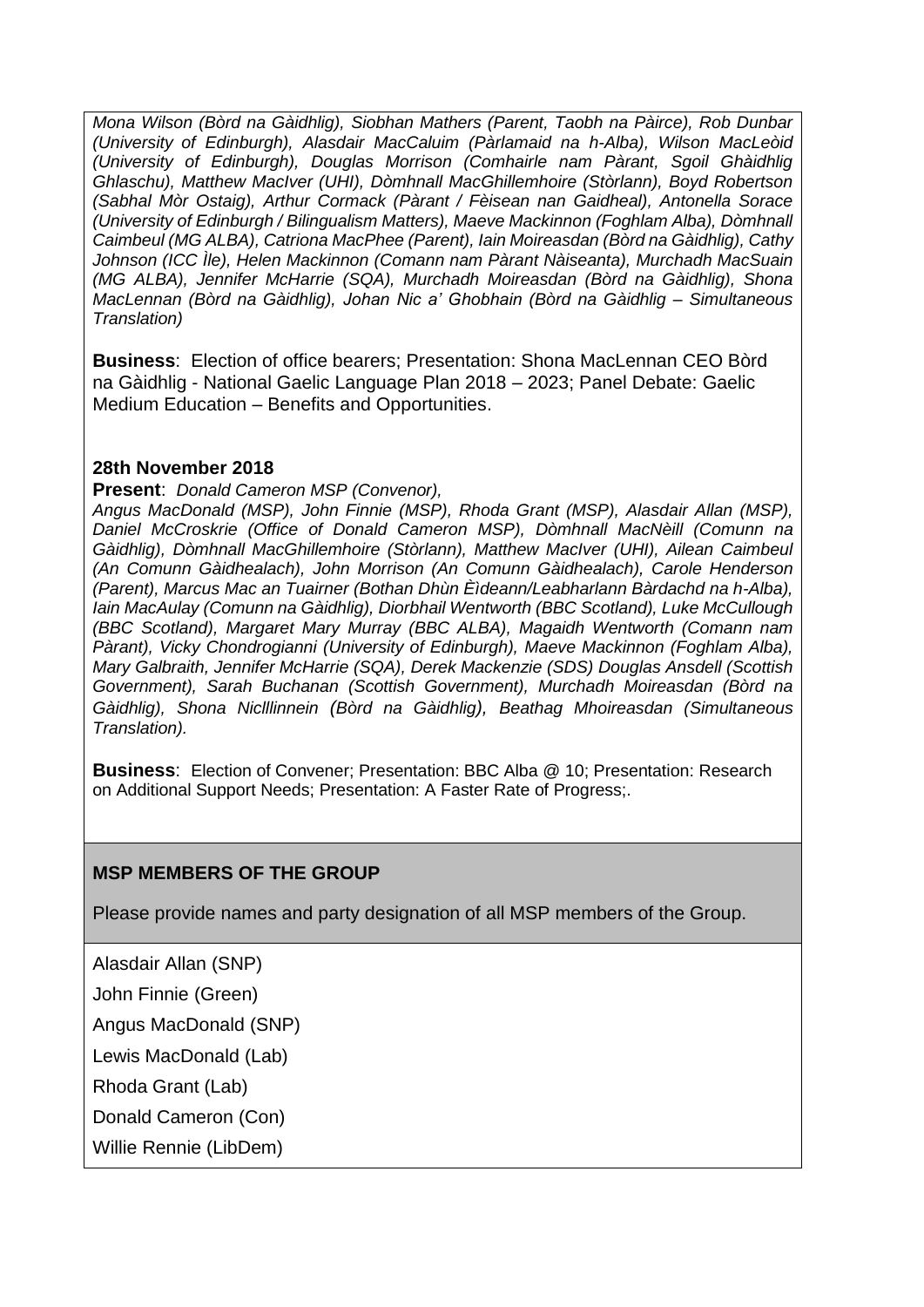# **NON-MSP MEMBERS OF THE GROUP**

For organisational members please provide only the name of the organisation, it is not necessary to provide the name(s) of individuals who may represent the organisation at meetings of the Group.

| <b>Individuals</b> | <b>Carol Henderson</b>                                                                                                                                                                                                 |
|--------------------|------------------------------------------------------------------------------------------------------------------------------------------------------------------------------------------------------------------------|
| Organisations      | An Comunn Gàidhealach<br>Bòrd na Gàidhlig<br>Cearcall Còmhraidh Fiobha<br>Cearcall Còmhraidh Dhùn<br>Comhairle nan Eilean Siar<br>Comhairle nan Leabhraichean<br>Comunn na Gàidhlig<br>Fèisean nan Gàidheal<br>MG Alba |
|                    | Misneachd                                                                                                                                                                                                              |
|                    | The Highland Council                                                                                                                                                                                                   |
|                    | University of the Highlands and Islands                                                                                                                                                                                |

## **GROUP OFFICE BEARERS**

Please provide names for all office bearers. The minimum requirement is that two of the office bearers are MSPs and one of these is Convener – beyond this it is a matter for the Group to decide upon the office bearers it wishes to have. It is permissible to have more than one individual elected to each office, for example, co-conveners or multiple deputy conveners.

| Convener               | Dr Alasdair Allan MSP |
|------------------------|-----------------------|
| <b>Deputy Convener</b> | Donald Cameron MSP    |
| Secretary              | Bòrd na Gàidhlig      |
| Treasurer              | N/A                   |